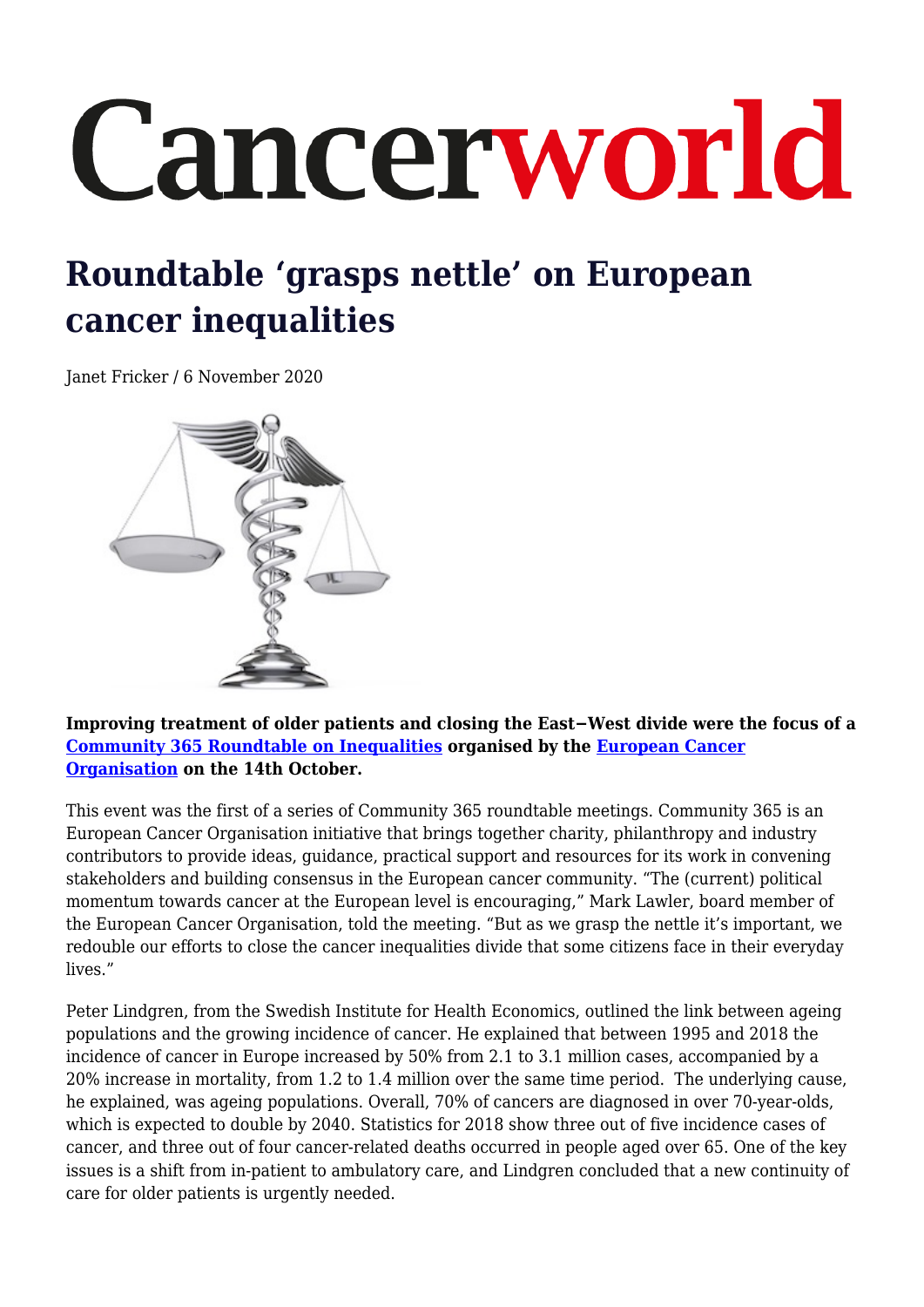Etienne Brain, from the [International Society of Geriatric Oncology](https://www.siog.org/), stressed the importance of using geriatric assessments to adjust treatment according to individual health status of elderly patients. "Just as gene-expression profiles provide important information for targeted therapy, geriatric assessments provide important information for targeted geriatric interventions," he explained. He commented that two worlds of geriatrics and oncology need to collide and consider patient preference and acceptability. It is important to integrate a full geriatric assessment within the oncology decision process. "It's an optimisation process where if we define disease better, we can take better care of patients." Brain quoted a [systematic review](https://www.tandfonline.com/doi/full/10.3109/0284186X.2013.840741) of 10 studies demonstrating that geriatric assessments were potentially helpful for over 70% of older patients.

Cary Adams, from the [Union for International Cancer Control](https://www.uicc.org/) (UICC), emphasised the value of introducing coordinated policy responses to support older people with cancer. By integrating evidence-based data, connected voices of multiple stakeholders and a cancer control plan, it is possible to improve outcomes, he said. As a gold standard, he highlighted the French initiative, which receives annual funding of €5.2 million from the French government, which has resulted in an increase in the number of geriatric oncology centres in France from 15 to 28, as well as national guidelines for geriatric oncology, training for oncology teams in non-specialist centres to treat geriatric patients, and increased research in geriatric oncology.

Addressing the gap in the quality of cancer care between Central/Eastern Europe and Western Europe, Linda Gibbs focused on the example of cervical cancer. Gibbs, who is the Pfizer Oncology lead for Central/ Eastern Europe, highlighted the situation in Romania where more than 14% of women with cervical cancer die, compared with an EU average of just 3.7%.

Mark Lawler, from Queen's University Belfast, saw data and cancer intelligence as an enabler of action to address the East−West divide. One approach, he suggested, was to introduce country dashboards to benchmark best practice. Dashboards, illustrating current status of cancer care, research and other key components within National Cancer Control Plans (NCCPs), can be used to monitor, measure and communicate progress.

Eduard Vrdoljak, from University Hospital, Split, provided insights into the development of Croatia's recently implemented national comprehensive cancer plan (NCCP). Croatia, he explained, is one of the most recent European countries to have introduced an NCCP. GLOBOCAN 2012 data showed that 60% of men diagnosed with cancer died from their disease compared with 31% in Denmark. It was this poor comparator that provided the impetus for Croatia to adopt an NCCP.

The risks of not having effective NCCPs, said Vrdoljak, are that patients die unnecessarily from preventable and treatable cancers. "But you can't just copy a national cancer plan. You have to assess the magnitude of the problem in your specific country, set measurable control objectives, evaluate possible, evidence-based strategies for cancer prevention and control, and choose priorities for initial cancer control activities," he explained.

After extensive consultations, Croatia set its three top priorities: development of a national oncology network and patient registry, enhancement of primary and secondary prevention programmes, and improved access to modern radiotherapy. These latest measures have already had encouraging effects on patient survival, he noted. The  $\epsilon$ 198 million invested into Croatia's NCCP, Vrdoliak predicted, will result in more than 5,000 fewer people developing cancer due to better prevention; almost 7,000 more people (8%) being cured; more than 113,000 life-years gained; and  $\epsilon$ 45 million being saved on indirect costs — such as sick-leave, early retirement and informal care. The cost per Quality-Adjusted Life Years (QALYs) gained had been calculated as an acceptable  $£1,345.$ 

John Ryan, the Director for Public Health DG SANTE at the European Commission, told the meeting